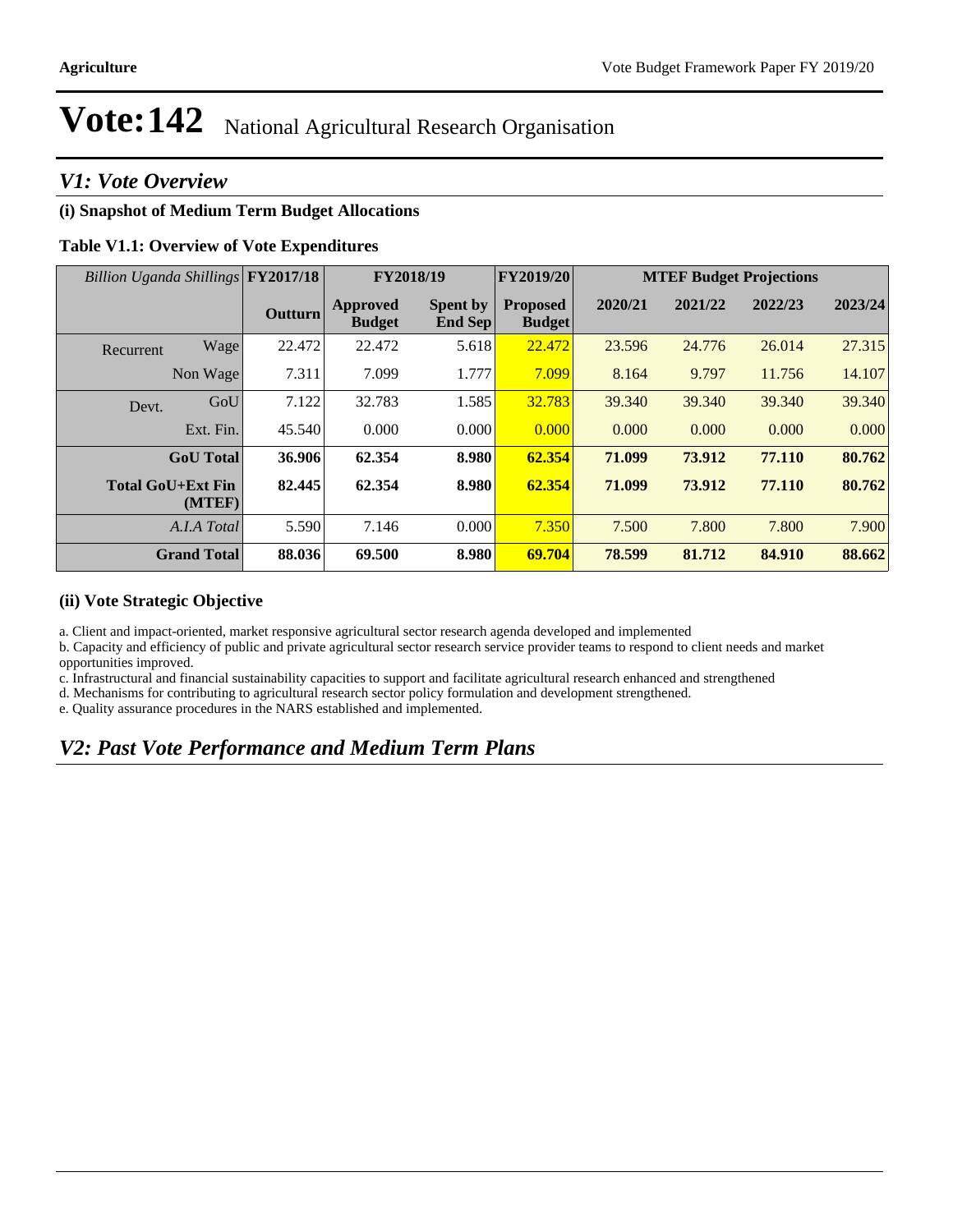#### **Performance for Previous Year FY 2017/18**

A. Vote summary on the Key Performance Indicators FY 2017-2018:

In FY 2017-2018, NARO achieved the following under the vote function of Generation of technologies:

1. 41 New Varieties/Breeds/ Prototypes submitted to Variety Release Committee for release;

2. 96 Production technologies generated;

3. 47 Research studies under competitive grants scheme;

In FY 2017-2018, NARO achieved the following under the vote function of Research extension interface promoted and strengthened:

4. 30 Technological innovation platforms established/supported;

5. 121 Technological innovations delivered to uptake pathways.

B. Performance Details for innovation platforms established/supported

1. 3 potato platforms supported. Chahi (3 farmer groups (30@) in group marketing and processing) , Bufundi (6 farmer groups in group marketing and processing). Bubale (6 farmer groups in processing and agronomy). (Kachwekano ZARDI).

2. 6 farmer groups (@ 25 farmers) in Manafa, Mbale, Kapchorwa, Kween districts. (Buginyanya ZARDI)

3. 1 potato supported in Kyenjojo, Kamwenge and Kyegegwa districts viable seed industry and sustainable markets (Rwebitaba ZARDI).

4. 2 functional bean platforms maintained in Sheema and Rakai districts (NACRRI).

5. 1 functional bean platforms maintained in Chahi, Kisoro districts. (Kachwekano ZARDI).

6. 1 functional Milk platform supported (management, book keeping synergies and demand articulation) in Bushenyi (Mbarara ZARDI).

7. 1 functional ghee platform supported in Kiruhura (CGS-Mbarara Z).

8. 1 on Dairy supported In Bulisa . Training and information (Bulindi ZARDI).

9. 2 cassava platforms established and maintained in Pader and Oyam.(NACRRI).

10. 1 cassava supported - (Capacity development, synergies and demand articulation, farmers mobilization, Establish local level MSIP leadership structures) in W N zone (24F, 6M Moyo, Arua, Nebbi). (Abi ZARDI in collab. with OWC.).

11. 4 Apiary MSIPs supported (for product development and marketing Honey, propolis, wax, bee venom). (CGS project coordinated by Rwebitaba ZARD and a consortium of 6 PARIs, TUNADO, Makerere University. Capacity strengthening of 26 farmer groups (Abi = 6 (Maracha, Yumbe, Arua); Nabuin = 5; Bulindi = 5; Rwebitaba = 5; NaLIRRI = 5) with 549 beekeepers. Marketing platforms established included the World of Bees Honey specialty shop (TUNADO) and KABECOS bee products shop (Kasanje sub county Beekeepers Association (KABEKA)). 12. 1 mango supported in capacity development, synergies and demand articulation, farmers mobilization, Establish local level MSIP leadership structures identification and up scaling (Abi ZARDI).

13. 1 Fish supported in Koboko, Maracha, Arua (Abi ZARDI) Capacity development, synergies and demand articulation, farmers mobilization, Establish local level MSIP leadership structures.

14. 1 Beans facilitated MSIP establishment Arua, Zombo (Abi ZARDI) in collab. with ISSD.

15. 1 Irish potatoes supported in Zombo (Abi ZARDI) in collab. with ISSD.

16. 1 cowpea supported in Nebbi-Panyango (Abi ZARDI) in collab. with Muni Univ.

17. 1 Maize supported IP is on collective action towards storage and marketing of maize in Nakaseke, Mukono ZARDI.

18. 1 soil erosion control of Bugobero Innovation Platform is in Bugobero subcounty, Manafwa district collective action towards soil erosion control. NaFORRI working a local NGO, Mbale CAP and a 9-member IP committee, 15 local leaders and 300 farming households. 4,000 m of contour bands established and 1,000 Grevillea robusta and Calliandra calothyrsus trees planted.

19. 1 Forest restoration of Nakitoma Innovation Platform is in Nakitoma sub county, Nakasongola district. IP is addressing degradation of Savannah woodlands in Uganda's cattle corridor. The platform has identified the use of ISSD stoves and establishment of bioenergy woodlots of Melia volkensii as options to explore. The NAFORRI worked with 9 farmer groups to extend 200 ISSB stoves to households.

20. 1 IP for coffee supported by NAFORRI.

21. 1 IP for honey supported by NAFORRI.

22. 1 IP for dairy supported by NAFORRI.

23. 1 finger millet seed system supported by NASARRI.

#### **Performance as of BFP FY 2018/19 (Performance as of BFP)**

Vote summary of on the Key Performance Indicators FY 2018-2019 as of BFP:

NARO, as of BFP, has achieved the following under the vote function of Generation of technologies:

1. 4 New Varieties/Breeds/ Prototypes submitted to Variety Release Committee for release;

2. 24 Production technologies generated;

3. 16 Research studies under competitive grants scheme.

NARO, as of BFP, has achieved the following under the vote function of Research extension interface promoted and strengthened:

4. 15 Technological innovation platforms established/supported;

5. 55 Technological innovations delivered to uptake pathways.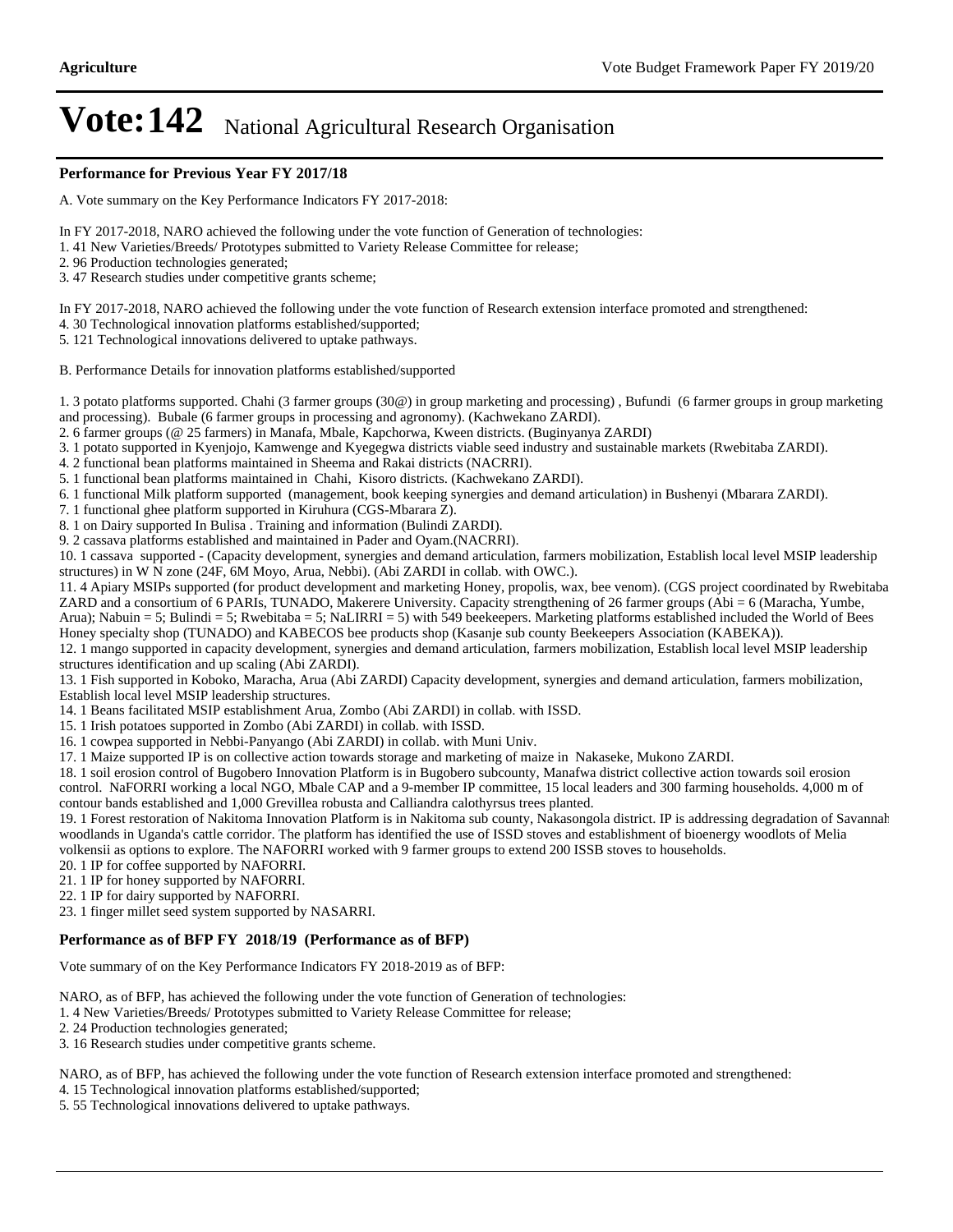#### **FY 2019/20 Planned Outputs**

Vote summary on the Key Performance Indicators Planned for FY 2019-2020

NARO has planned to achieve the following under the vote function of Generation of technologies:

- 1. 15 New Varieties/Breeds/ Prototypes submitted to Variety Release Committee for release;
- 2. 60 Production technologies generated;
- 3. 20 Research studies under competitive grants scheme;

NARO has planned to achieve the following under the vote function of Research extension interface promoted and strengthened:

4. 20 Technological innovation platforms established/supported;

5. 60 Technological innovations delivered to uptake pathways.

#### **Medium Term Plans**

A. Crops

1. Development of adapted crop varieties and appropriate crop management practices for diverse agro-ecologies in Uganda;

2. Developing and applying innovative and high throughput breeding tools and techniques for increasing the rate of genetic gains in crop breeding pipelines;

3. Production of early generation seed and development of novel seed systems pipelines with high quality control standards for vegetative propagated crops;

4. Understanding pathogen and pest dynamics and developing appropriate disease management strategies;

#### B. Livestock

1. Vaccine development and evaluation for ticks and tick-born diseases (TTBD) (a) Subolesin vaccine; (b)GST vaccine;

- 2. Development and promotion of bio-acaricide based on native entomo-pathogenic fungal strains;
- 3. Development and promotion of Ethno-veterinary drugs for Nematode, Cestode and Trematode worms;
- 4. Development of disease diagnostic kits

5. Development and promotion of LAMP kit for detection of Trypansomiasis

6. Development and promotion of devices for on-farm detection of FMD, CBPP, Brucellosis, E. coli in milk;

7. Development and maintenance of of elite indigenous goat and chicken lines

(a) Elite Mubende goats with better growth rates, twinning ability, mature weight

(b) Elite chicken lines with better meat and egg production abilities.

8. Development of low cost dietary rations for enhanced meat and milk production;

9. Development and promotion of Calf pellets, heifer pellets, cow pellets, Beef fattening rations and Aflasafe poultry rations;

10. Development of technologies to optimize forage production and conservation;

11. Development and promotion of Inoculation, pollination and fertilizer regimes for Alfalfa;

- 12. Microbial suspensions to enhance fermentation qualities of grass-legume silage;
- 13. Rehabilitation of degraded pasturelands;
- 14. Forage breeding for enhanced productivity of grasses and legumes (Lablab, Brachiaria)
- 15. Forage seed production and distribution (Chloris gayana, Lablab, Alfalfa)
- 16. Revival of the semen production, supply and delivery in collaboration with NAGRIC&DB;
- 17. Management of honeybee disease.
- C. Forestry, Climate and SLM
- 1. Development and promotion of technologies for Climate change adaptation, mitigation and resilience of farming systems;
- 2. Development and promotion of technologies for Trees and medicinal plants for health, food and nutrition security;
- 3. Development and promotion of technologies for Timber and wood research for construction, furniture and biomass energy;

4. Development and promotion of technologies for Forest (plant) ecology and natural resource economics;

- 5. Development and promotion of technologies for Plantation and natural forest (biodiversity) conservation and management;
- 6. Development and promotion of technologies for Sustainable land use and management

#### D. Fisheries

- 1. Development and promotion of technologies for Climate change adaptation, mitigation and resilience of aquatic systems;
- 2. Development and promotion of technologies for Fish feeds and fish for health, food and nutrition security;
- 3. Development and promotion of technologies for Water ecology and natural resource economics;
- 4. Development and promotion of technologies for Marine conservation and management;
- 6. Development and promotion of technologies for Sustainable marine use and management

E. Cross Cutting Investment Areas

- 1.Development and promotion of technologies for Increasing technology uptake by strengthening research-extension interphase;
- 2. Conduct appropriate gender responsive policy, socio-economic analyses and advocacy;
- 3. Improving communication, information and knowledge management relevant to diverse technologies and innovations;
- 4. Enhancing and sustaining the human and infrastructure capacity for research for impact;
- 5. Improving the effective of research management, and M&E to optimise return on investment.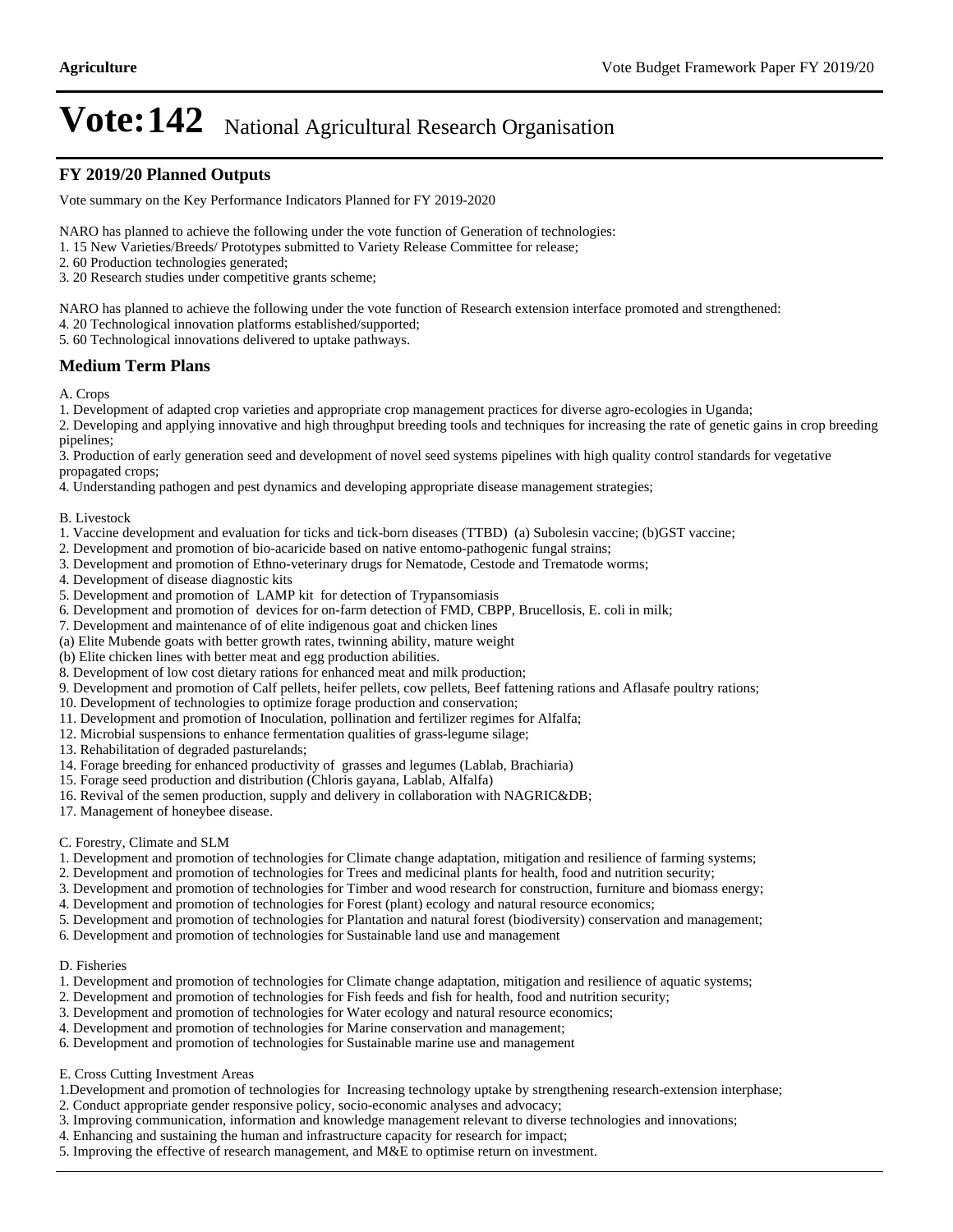#### **Efficiency of Vote Budget Allocations**

Summary of the vote

- A. Wage Ugx.22.47bn at 36.039 %
- B. Non-Wage Recurrent Ugx. 7.10bn at 11.39%
- C. GoU Development Ugx. 32.78bn at 52.58%
- A. Wage
- 1. Contract staff salaries: UGX.22.3 bn; at 35.77%
- 2. Social security contributions: UGX.2.23 bn; at 3.58%
- 3. Medical expenses: UGX 0.2 bn; at 0.32%
- 4. Incapacity, death benefit &Funeral exp. : UGX 0.1 bn; at 0.16%
- 5. Gratuity Payments: UGX 1.859 bn. At 2.98%
- B. Non-Wage Recurrent
- C. GoU Development
- 1. Core Research under CGS mode : UGX.5.0bn; at 8.02%<br>2. Production of tick vaccine: UGX.3.2bn; at 5.13%
- 2. Production of tick vaccine: UGX.3.2bn; at 5.13%<br>3. Relocation of NaLIRRI: UGX.2.4 bn; at 3.85%
- 3. Relocation of NaLIRRI: UGX.2.4 bn; at 3.85%
- 4. Transport equipment (Six Vehicles): UGX.1.7bn; at 2.73%
- 5. Rehabilitation of NaSARRI and RWEBITABA ZARDI Infrastructure : UGX.1.6bn; at 2.57%
- 6. Civil works in other research Institutes: UGX.1.5 bn, at 2.41%
- 7. Staff capacity development: UGX. 1.5bn. at 2.41%
- 8. Communication and visibility: UGX.1.0bn; at 1.60%
- 9. Land Survey and Titling: UGX. 1.0bn; at 1.60%
- 10. GOU contributions to International Org.: UGX.0.79bn; at 1.27%
- 11. Irrigation in one PARI: UGX.0.5 bn; at 0.80%
- 12. GOU counterpart funding support to Promotion of Rice Development Project (Pride Project): UGX.0.3bn; at 0.48%
- 13. Furniture fittings for New Labs : UGX.0.3bn; at 0.24%
- 14. Procurement of one tractor: UGX.0.15 bn; at 0.80%

#### **Vote Investment Plans**

NARO has considered to undertake the following capital investments;

- 1. Undertake core research under CGS mode.
- 2. Production of tick vaccine.
- 3. Relocation of NaLIRRI.
- 4. Transport equipment (Six Vehicles).
- 5. Rehabilitation of NaSARRI and RWEBITABA ZARDI Infrastructure.
- 6. Civil works in other research Institutes.
- 7. Staff capacity development.
- 8. Communication and visibility.
- 9. Land Survey and Titling.
- 10. GOU contributions to International Org.
- 11. Irrigation in one PARI;
- 12. GOU counterpart funding support to Promotion of Rice Development Project (Pride Project);
- 13. Furniture fittings for New Labs;
- 14. Procurement of one tractor:.

#### **Major Expenditure Allocations in the Vote for FY 2019/20**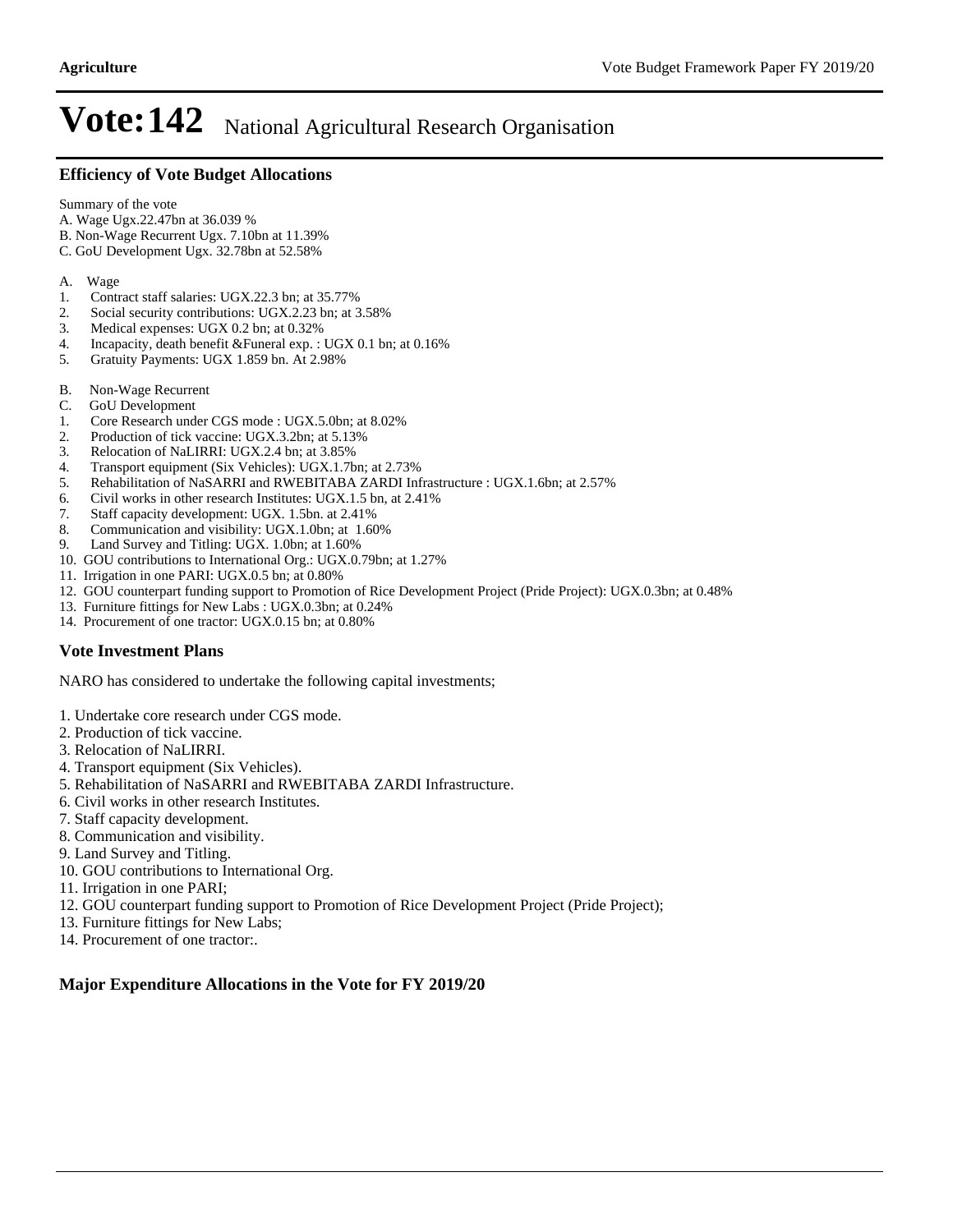A. Major expenditure Allocation by Vote function output under GOU Recurrent expenditure:

Agricultural research capacity strengthened

1. Wage (Contract staff salaries: UGX.22.3 bn; Social security contributions: UGX.2.23 bn; Gratuity Payments: UGX 1.859 bn.

2. Administrative UGX. 7.10.

B. Major expenditure Allocation by Vote function output under GOU Development expenditure:

015101-Generation of agricultural technologies:

- 1. Core Research under CGS mode : UGX.5.0bn;
- 2. Production of tick vaccine: UGX.3.2bn;
- 3. GOU counterpart funding support to Promotion of Rice Development Project (Pride Project): UGX.0.3bn;

015102-Research Extension Interface Promoted and Strengthened 4. Communication and visibility: UGX.1.0bn;

015104- Agricultural Research Capacity Strengthened

- 5. Relocation of NaLIRRI: UGX.2.4 bn;
- 6. Staff capacity development: UGX. 1.5bn.
- 7. Land Survey and Titling: UGX. 1.0bn;
- 8. Irrigation in one PARI: UGX.0.5 bn;

015172- Non-Residential Buildings 9. Rehabilitation of NaSARRI and RWEBITABA ZARDI Infrastructure : UGX.1.6bn; 10. Civil works in other research Institutes: UGX.1.5 bn,

Purchase of Transport Equipment: 11. Transport equipment (Six Vehicles): UGX.1.7bn;

015151-GOU contributions to International Org.: 12. GOU contributions to International Org.: UGX.0.79bn;

Purchase of Furniture fittings: 13. Furniture fittings for New Labs : UGX.0.3bn;

015177-Purchase of Specialised Machinery & Equipment 14. Procurement of one tractor: UGX.0.15 bn;

#### **V3: PROGRAMME OUTCOMES, OUTCOME INDICATORS AND PROPOSED BUDGET ALLOCATION**

#### **Table V3.1: Programme Outcome and Outcome Indicators**

| <b>Programme:</b>                                                              | 51 Agricultural Research                                                                                                                                                                                                                                                                                                                                                                                                                                                            |  |  |  |  |
|--------------------------------------------------------------------------------|-------------------------------------------------------------------------------------------------------------------------------------------------------------------------------------------------------------------------------------------------------------------------------------------------------------------------------------------------------------------------------------------------------------------------------------------------------------------------------------|--|--|--|--|
| <b>Programme Objective:</b>                                                    | 1. Develop and promote demand-driven technologies, innovations and management practices that<br>respond to target clientele demands; 2. Increase research products and services suited for vertical<br>integration into industries; 3. Improve access and sustainable utilisation of improved agricultural<br>technologies and innovations by communities; 4. Reduce Total Factor Productivity to accelerate<br>community institutional orientation to agricultural transformation. |  |  |  |  |
| <b>Responsible Officer:</b>                                                    | Director General                                                                                                                                                                                                                                                                                                                                                                                                                                                                    |  |  |  |  |
| <b>Programme Outcome:</b>                                                      | Increased production and productivity of priority and strategic commodities                                                                                                                                                                                                                                                                                                                                                                                                         |  |  |  |  |
| Sector Outcomes contributed to by the Programme Outcome                        |                                                                                                                                                                                                                                                                                                                                                                                                                                                                                     |  |  |  |  |
| 1. Increased production and productivity of priority and strategic commodities |                                                                                                                                                                                                                                                                                                                                                                                                                                                                                     |  |  |  |  |
|                                                                                | <b>Performance Targets</b>                                                                                                                                                                                                                                                                                                                                                                                                                                                          |  |  |  |  |
|                                                                                |                                                                                                                                                                                                                                                                                                                                                                                                                                                                                     |  |  |  |  |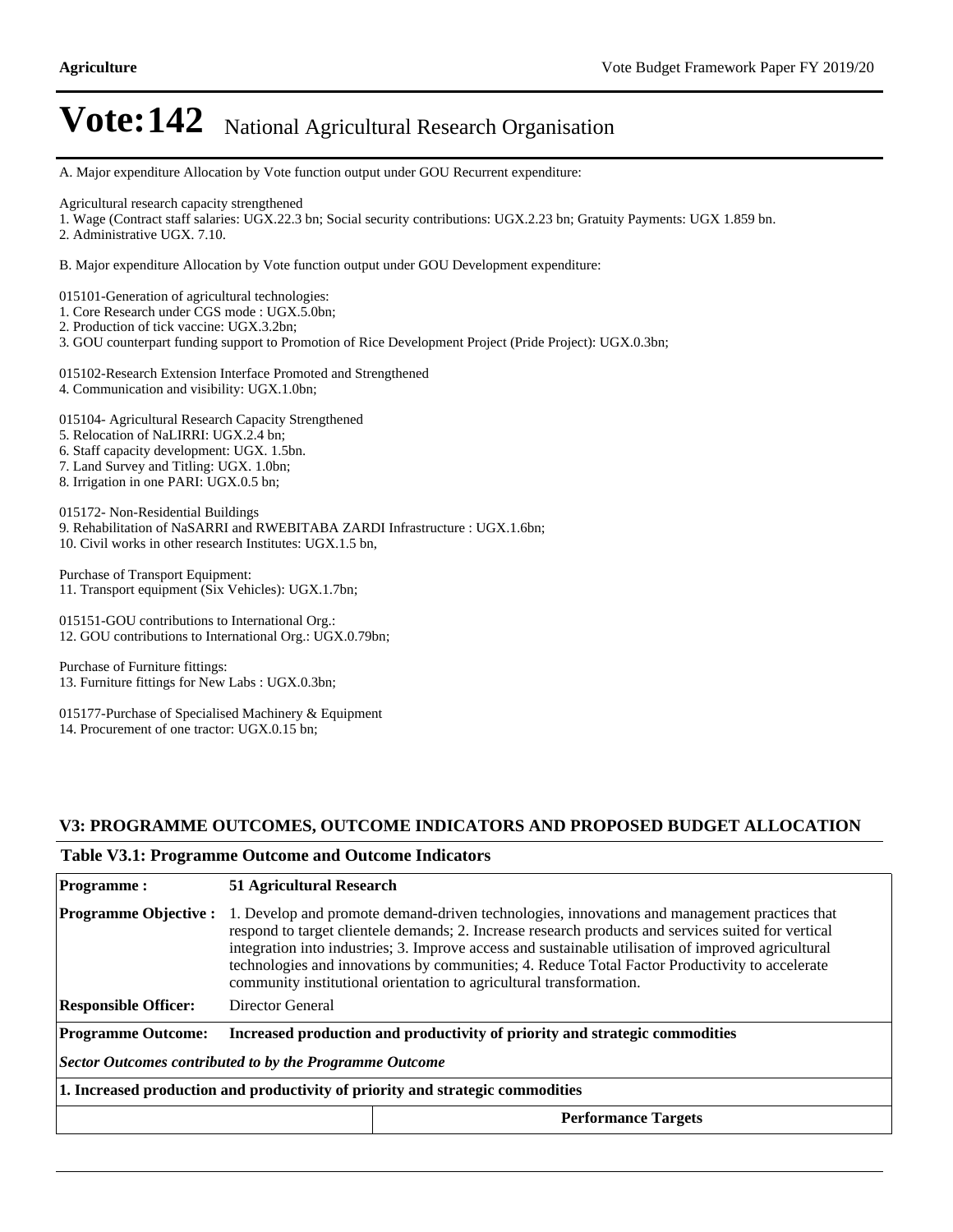| <b>Programme Performance Indicators (Output)</b>                | 2017/18<br>Actual | Target <sub>1</sub> | $2018/19$ Base year | <b>Baseline</b> | 2019/20<br>Target | 2020/21<br><b>Target</b> | 2021/22<br>Target |
|-----------------------------------------------------------------|-------------------|---------------------|---------------------|-----------------|-------------------|--------------------------|-------------------|
| 1.2%<br>• Increased production and productivity at some $2.0\%$ |                   |                     |                     |                 | $1.5\%$           | 2.0%                     | $2.1\%$           |
| level resulting from utilization of improved                    |                   |                     |                     |                 |                   |                          |                   |
| technologies                                                    |                   |                     |                     |                 |                   |                          |                   |

### **Table V3.2: Past Expenditure Outturns and Medium Term Projections by Programme**

| Billion Uganda shillings                              | 2017/18 |                                                    | 2018/19 | 2019-20       |         | <b>MTEF Budget Projections</b> |         |         |
|-------------------------------------------------------|---------|----------------------------------------------------|---------|---------------|---------|--------------------------------|---------|---------|
|                                                       | Outturn | <b>Approved Spent By Proposed</b><br><b>Budget</b> | End O1  | <b>Budget</b> | 2020-21 | 2021-22                        | 2022-23 | 2023-24 |
| Vote: 142 National Agricultural Research Organisation |         |                                                    |         |               |         |                                |         |         |
| 51 Agricultural Research                              | 80.557  | 62.354                                             | 8.752   | 62.354        | 71.099  | 73.912                         | 77.110  | 80.762  |
| <b>Total for the Vote</b>                             | 80.557  | 62.354                                             | 8.752   | 62.354        | 71.099  | 73.912                         | 77.110  | 80.762  |

#### **V4: SUBPROGRAMME PAST EXPENDITURE OUTTURNS AND PROPOSED BUDGET ALLOCATIONS**

### **Table V4.1: Past Expenditure Outturns and Medium Term Projections by SubProgramme**

| <b>Billion Uganda shillings</b>                    | 2017/18        | FY 2018/19      |                                      | 2019-20                          | <b>Medium Term Projections</b> |         |         |         |
|----------------------------------------------------|----------------|-----------------|--------------------------------------|----------------------------------|--------------------------------|---------|---------|---------|
|                                                    | Outturn Budget | <b>Approved</b> | <b>Spent</b><br>Bv<br><b>End Sep</b> | <b>Proposed</b><br><b>Budget</b> | 2020-21                        | 2021-22 | 2022-23 | 2023-24 |
| Programme: 51 Agricultural Research                |                |                 |                                      |                                  |                                |         |         |         |
| 01 Headquarters                                    | 27.631         | 28.094          | 6.862                                | 28.222                           | 30.400                         | 33.212  | 36.070  | 39.382  |
| 0382 Support for NARO                              | 7.072          | 32.783          | 1.585                                | 32.783                           | 39.340                         | 39.340  | 39.340  | 39.340  |
| 07 National Crops Resources Research Institute     | 0.061          | 0.092           | 0.022                                | 0.086                            | 0.080                          | 0.080   | 0.100   | 0.120   |
| 08 National Fisheries Resources Research Institute | 0.062          | 0.092           | 0.018                                | 0.085                            | 0.080                          | 0.080   | 0.100   | 0.120   |
| 09 National Forestry Resources Research Institute  | 0.087          | 0.077           | 0.012                                | 0.080                            | 0.080                          | 0.080   | 0.100   | 0.120   |
| 10 National Livestock Resources Research           | 0.078          | 0.092           | 0.018                                | 0.080                            | 0.080                          | 0.080   | 0.100   | 0.120   |
| 11 National Semi arid Resources Research           | 0.072          | 0.078           | 0.015                                | 0.080                            | 0.080                          | 0.080   | 0.100   | 0.120   |
| 1139 ATAAS (Grant) EU, WB and DANIDA<br>Funded     | 45.540         | 0.000           | 0.000                                | 0.000                            | 0.000                          | 0.000   | 0.000   | 0.000   |
| 12 National Laboratories Research                  | 0.100          | 0.106           | 0.026                                | 0.094                            | 0.080                          | 0.080   | 0.100   | 0.120   |
| 13 Abi ZARDI                                       | 0.069          | 0.075           | 0.017                                | 0.075                            | 0.080                          | 0.080   | 0.100   | 0.120   |
| 14 Bulindi ZARDI                                   | 0.064          | 0.078           | 0.013                                | 0.075                            | 0.080                          | 0.080   | 0.100   | 0.120   |
| 15 Kachwekano ZARDI                                | 0.076          | 0.090           | 0.018                                | 0.075                            | 0.080                          | 0.080   | 0.100   | 0.120   |
| 16 Mukono ZARDI                                    | 0.062          | 0.086           | 0.021                                | 0.075                            | 0.080                          | 0.080   | 0.100   | 0.120   |
| 17 Ngetta ZARDI                                    | 0.069          | 0.090           | 0.017                                | 0.075                            | 0.080                          | 0.080   | 0.100   | 0.120   |
| 18 Nabium ZARDI                                    | 0.061          | 0.076           | 0.018                                | 0.080                            | 0.080                          | 0.080   | 0.100   | 0.120   |
| 19 Mbarara ZARDI                                   | 0.055          | 0.079           | 0.015                                | 0.075                            | 0.080                          | 0.080   | 0.100   | 0.120   |
| 20 Buginyaya ZARDI                                 | 0.066          | 0.105           | 0.017                                | 0.080                            | 0.080                          | 0.080   | 0.100   | 0.120   |
| 21 Rwebitaba ZARDI                                 | 0.066          | 0.091           | 0.022                                | 0.075                            | 0.080                          | 0.080   | 0.100   | 0.120   |
| 26 NARO Internal Audit                             | 0.050          | 0.080           | 0.020                                | 0.080                            | 0.080                          | 0.080   | 0.100   | 0.120   |
| 27 National Coffee Research Institute              | 0.070          | 0.091           | 0.016                                | 0.080                            | 0.080                          | 0.080   | 0.100   | 0.120   |
| <b>Total For the Programme: 51</b>                 | 81.410         | 62.354          | 8.752                                | 62.354                           | 71.099                         | 73.912  | 77.110  | 80.762  |
| <b>Total for the Vote: 142</b>                     | 81.410         | 62.354          | 8.752                                | 62.354                           | 71.099                         | 73.912  | 77.110  | 80.762  |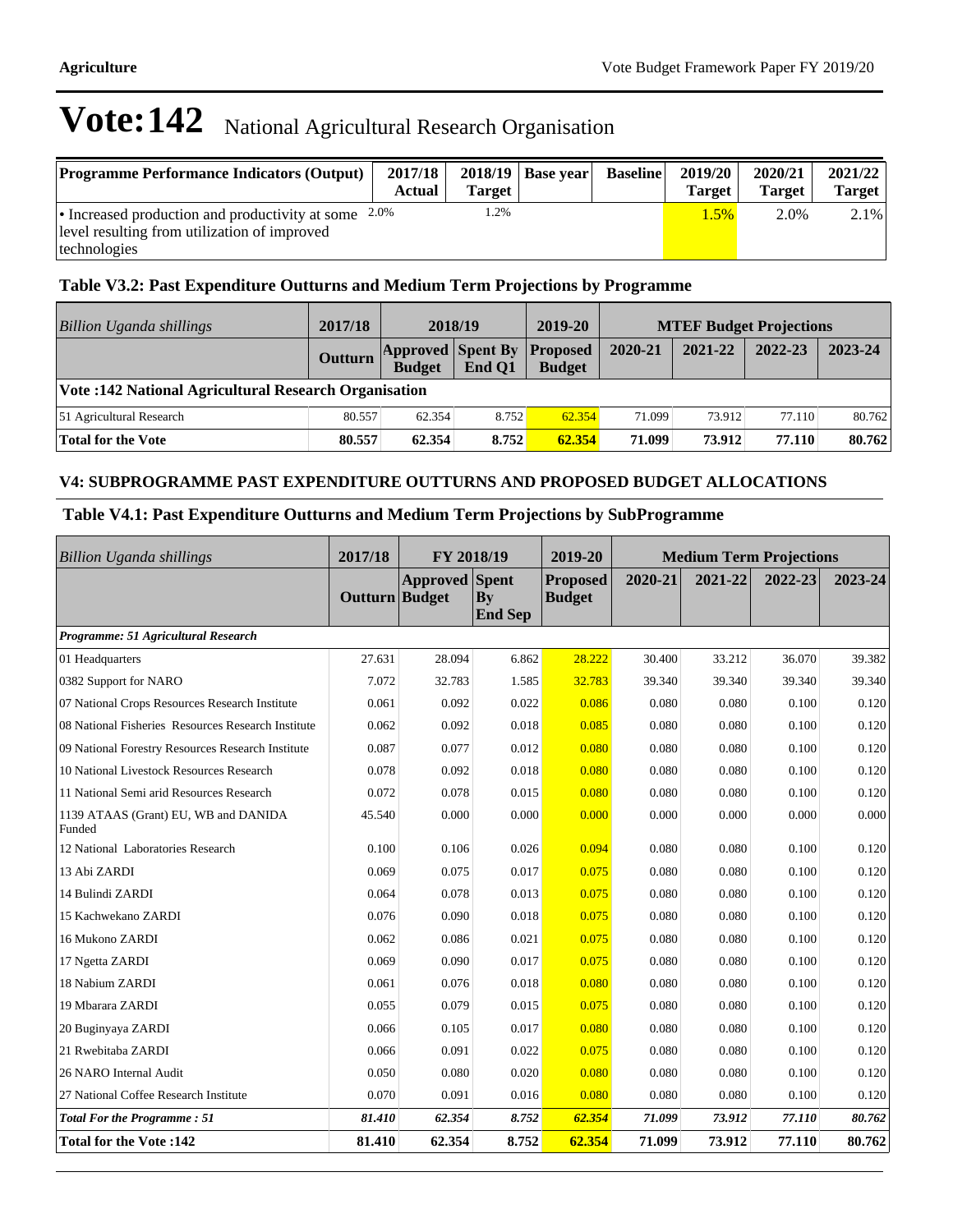$N/A$ 

### **Table V4.3: Major Capital Investment (Capital Purchases outputs over 0.5Billion)**

| FY 2018/19                                                                                                                                                                                                                                                                                                                                                                                                                                                                                                                                                                                                                                                                                                                                                                          | FY 2019/20 |                                                                                                                                                                                        |                                                                                                                                                                                                                                                                                                                                                                                                                                                                |
|-------------------------------------------------------------------------------------------------------------------------------------------------------------------------------------------------------------------------------------------------------------------------------------------------------------------------------------------------------------------------------------------------------------------------------------------------------------------------------------------------------------------------------------------------------------------------------------------------------------------------------------------------------------------------------------------------------------------------------------------------------------------------------------|------------|----------------------------------------------------------------------------------------------------------------------------------------------------------------------------------------|----------------------------------------------------------------------------------------------------------------------------------------------------------------------------------------------------------------------------------------------------------------------------------------------------------------------------------------------------------------------------------------------------------------------------------------------------------------|
| <b>Appr. Budget and Planned Outputs</b>                                                                                                                                                                                                                                                                                                                                                                                                                                                                                                                                                                                                                                                                                                                                             |            | <b>Expenditures and Achievements</b><br>by end Sep                                                                                                                                     | <b>Proposed Budget and Planned Outputs</b>                                                                                                                                                                                                                                                                                                                                                                                                                     |
| Vote 142 National Agricultural Research Organisation                                                                                                                                                                                                                                                                                                                                                                                                                                                                                                                                                                                                                                                                                                                                |            |                                                                                                                                                                                        |                                                                                                                                                                                                                                                                                                                                                                                                                                                                |
| Programme: 51 Agricultural Research                                                                                                                                                                                                                                                                                                                                                                                                                                                                                                                                                                                                                                                                                                                                                 |            |                                                                                                                                                                                        |                                                                                                                                                                                                                                                                                                                                                                                                                                                                |
| Project: 0382 Support for NARO                                                                                                                                                                                                                                                                                                                                                                                                                                                                                                                                                                                                                                                                                                                                                      |            |                                                                                                                                                                                        |                                                                                                                                                                                                                                                                                                                                                                                                                                                                |
| Output: 72 Government Buildings and Administrative Infrastructure                                                                                                                                                                                                                                                                                                                                                                                                                                                                                                                                                                                                                                                                                                                   |            |                                                                                                                                                                                        |                                                                                                                                                                                                                                                                                                                                                                                                                                                                |
| Fully functional offices and farm infrastructure at<br>Kiige.<br>Fully functional plant genetic resources Lab.<br>Functional Biotechnology and Food and<br>Agribusiness laboratories at National Agricultural<br>Research Laboratories (NARL).<br>Habitable staff accomodation<br>Habitable accommodation for guests.<br>Habitable accommodation for staff.<br>Infrastructure for livestock vaccine research and<br>production developed and established<br>Livestock research facilities relocated to Maruzi<br>ranch, Apac district<br>Research facilities (including staff housing) at<br>NaSARRI for enhanced technology generation<br>rehabilitated<br>Research facilities (including staff housing) at<br>Rwebitaba ZARDI for enhanced technology<br>generation rehabilitated |            | Firms were invited to submit their<br>bids. The procurement process is<br>still on going.<br>Firms were invited to submit their<br>bids. The procurement process is<br>still on going. | 1. Staff houses rehabilitated and<br>habitable;<br>2. Office blocks rehabilitated and<br>functional;<br>3. Drying yards/floors rehabilitated and<br>functional;<br>4. Vehicle/equipment workshop<br>rehabilitated and functional.<br>1. Staff houses rehabilitated and<br>habitable;<br>2. Office blocks rehabilitated;<br>3. Drying yards/floors rehabilitated;<br>4. Vehicle/equipment workshop<br>rehabilitated.<br><b>Functional and rejuvenated PARIs</b> |
| <b>Total Output Cost(Ushs</b><br>Thousand):                                                                                                                                                                                                                                                                                                                                                                                                                                                                                                                                                                                                                                                                                                                                         | 10.508     | 0.000                                                                                                                                                                                  | 8.273                                                                                                                                                                                                                                                                                                                                                                                                                                                          |
| Gou Dev't:                                                                                                                                                                                                                                                                                                                                                                                                                                                                                                                                                                                                                                                                                                                                                                          | 10.508     | 0.000                                                                                                                                                                                  | 8.273                                                                                                                                                                                                                                                                                                                                                                                                                                                          |
| Ext Fin:                                                                                                                                                                                                                                                                                                                                                                                                                                                                                                                                                                                                                                                                                                                                                                            | 0.000      | 0.000                                                                                                                                                                                  | 0.000                                                                                                                                                                                                                                                                                                                                                                                                                                                          |
| $A.I.A$ :                                                                                                                                                                                                                                                                                                                                                                                                                                                                                                                                                                                                                                                                                                                                                                           | 0.000      | 0.000                                                                                                                                                                                  | 0.000                                                                                                                                                                                                                                                                                                                                                                                                                                                          |
| Output: 75 Purchase of Motor Vehicles and Other Transport Equipment                                                                                                                                                                                                                                                                                                                                                                                                                                                                                                                                                                                                                                                                                                                 |            |                                                                                                                                                                                        |                                                                                                                                                                                                                                                                                                                                                                                                                                                                |
| Four(4) motor vehicles procured. This will<br>facilitate operations at the livestock research<br>institute at Maruzi, and activities at the vaccine<br>production facility at Nakyesasa- NaLIRRI.                                                                                                                                                                                                                                                                                                                                                                                                                                                                                                                                                                                   |            |                                                                                                                                                                                        | Six vehicles new transport equipment                                                                                                                                                                                                                                                                                                                                                                                                                           |
| <b>Total Output Cost(Ushs</b><br>Thousand):                                                                                                                                                                                                                                                                                                                                                                                                                                                                                                                                                                                                                                                                                                                                         | 1.460      | 0.000                                                                                                                                                                                  | <b>1.710</b>                                                                                                                                                                                                                                                                                                                                                                                                                                                   |
| Gou Dev't:                                                                                                                                                                                                                                                                                                                                                                                                                                                                                                                                                                                                                                                                                                                                                                          | 1.460      | 0.000                                                                                                                                                                                  | 1.710                                                                                                                                                                                                                                                                                                                                                                                                                                                          |
| Ext Fin:                                                                                                                                                                                                                                                                                                                                                                                                                                                                                                                                                                                                                                                                                                                                                                            | 0.000      | 0.000                                                                                                                                                                                  | 0.000                                                                                                                                                                                                                                                                                                                                                                                                                                                          |
| A.I.A.                                                                                                                                                                                                                                                                                                                                                                                                                                                                                                                                                                                                                                                                                                                                                                              | 0.000      | 0.000                                                                                                                                                                                  | 0.000                                                                                                                                                                                                                                                                                                                                                                                                                                                          |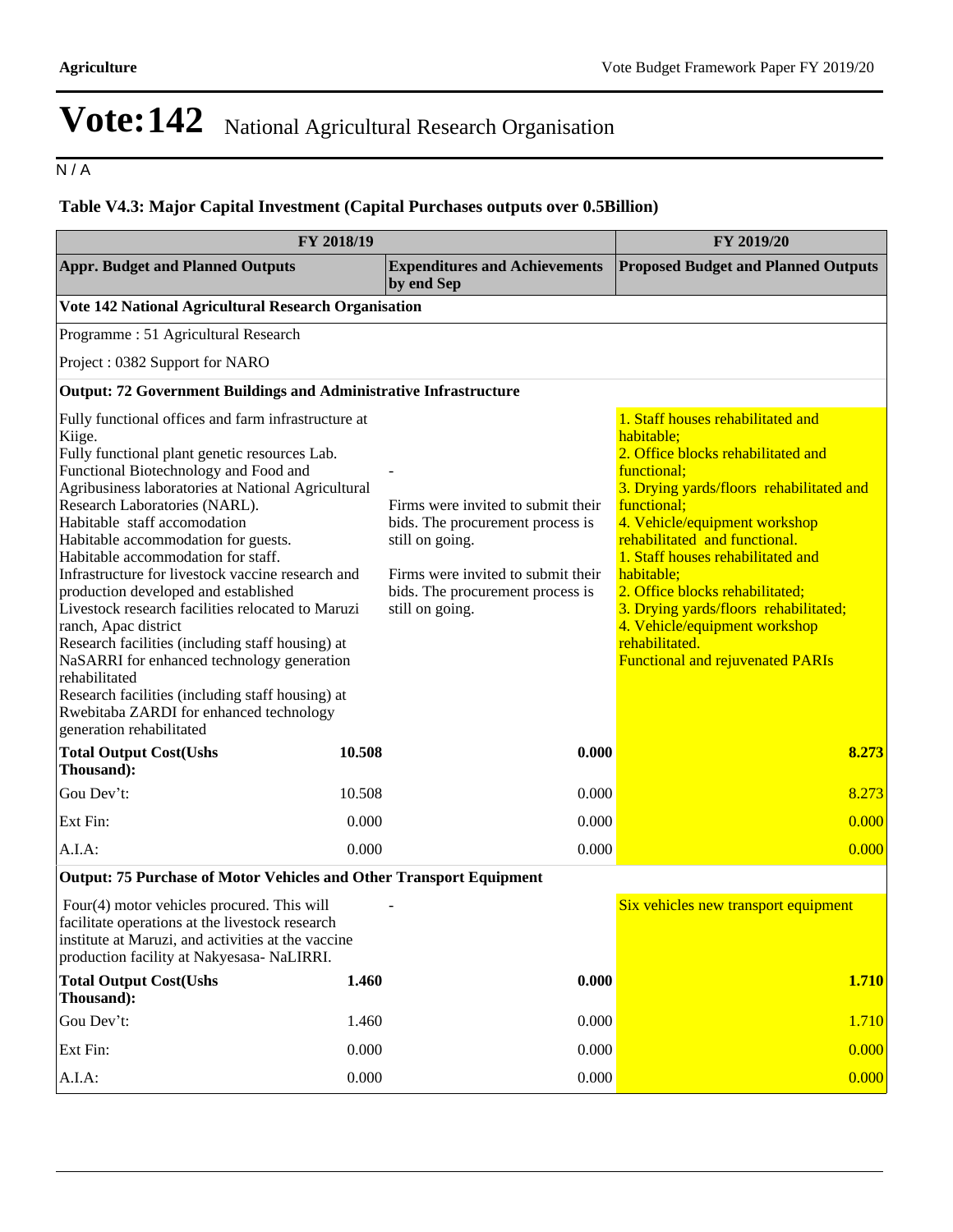### **Output: 76 Purchase of Office and ICT Equipment, including Software**

| - 15 Desktop computers, 3 Laptops, 2 Scanners and<br>1 Digital Camera, 1 Heavy duty photocopier, 1<br>Generator, 2 Lawn mowers, 1 Carpet cleaner & 1<br>Paper Shredder procured.<br>- ICT Equipment for enhanced Internet<br>connectivity.<br>- Heavy duty photocopying machine procured<br>- Solar lighting on Institute premises installed<br>1 PC. and Lab machinery.<br>A Local Area Network (LAN), Internet<br>connectivity and ICT harmonisation set up,<br>maintained and secured.<br>Laptops, printers and generator for Bugusege,<br>Lawn mower procure<br>Nabuin (Desk Top Computers core i7, Printers,<br>Uniinterruptible Power supply(UPS), Staff clock in<br>machine,<br>- Ngetta (computers, printers, laptop<br>computers, photocopiers, scanners, lawn mowers<br>and generator)<br>- Rwebitaba (External Hard disc, intern<br>NASARRI (15 Desktop computers, 3 Laptops, 2<br>Scanners). Abi (1 Desktop computers, 1 Laptops, 1<br>Scanners). Buginyanya (LCD Projector, Generator<br>15KVA, Deep Freezer, Photocopier (3), Water<br>Dispenser (1) Lawn Mowers (3). Mukono ZARDI<br>(3 Desktop computers, | Firms were invited to submit their<br>bids. The procurement process is<br>still on going.<br>Firms were invited to submit their<br>bids. The procurement process is<br>still on going.<br>Firms were invited to submit their<br>bids. The procurement process is<br>still on going.<br>Firms were invited to submit their<br>bids. The procurement process is<br>still on going. | 3 Laptops, 4 computers and accessesories,<br><b>Upgrade Server and LAN, 2 Photocopiers,</b><br><b>Upgrade Ms Dynamics,</b><br>- Ponar Grab, Van Dorn Water Sampler,<br>Cadnium copper column, Hand held<br>portable pump, Portable multi probe<br>purchased<br>Computers (workstations), Firewall,<br><b>UPSes, patchcodes, External Hard disc,</b><br>internet data for ISP internet, modems,<br>flash discs, external hard disks soft and<br>hard ware<br><b>Enhanced and unified NaFIRRI</b><br>communication infrastructure (Internet,<br>website, email, portals, Active directory,<br>file services, replication and recovery<br>services). NaFIRRI research<br>developments shared on the different<br>communication networks.<br>LG air conditioner purchased |  |  |  |  |
|---------------------------------------------------------------------------------------------------------------------------------------------------------------------------------------------------------------------------------------------------------------------------------------------------------------------------------------------------------------------------------------------------------------------------------------------------------------------------------------------------------------------------------------------------------------------------------------------------------------------------------------------------------------------------------------------------------------------------------------------------------------------------------------------------------------------------------------------------------------------------------------------------------------------------------------------------------------------------------------------------------------------------------------------------------------------------------------------------------------------------|----------------------------------------------------------------------------------------------------------------------------------------------------------------------------------------------------------------------------------------------------------------------------------------------------------------------------------------------------------------------------------|-----------------------------------------------------------------------------------------------------------------------------------------------------------------------------------------------------------------------------------------------------------------------------------------------------------------------------------------------------------------------------------------------------------------------------------------------------------------------------------------------------------------------------------------------------------------------------------------------------------------------------------------------------------------------------------------------------------------------------------------------------------------------|--|--|--|--|
| 1.312<br><b>Total Output Cost(Ushs</b><br>Thousand):                                                                                                                                                                                                                                                                                                                                                                                                                                                                                                                                                                                                                                                                                                                                                                                                                                                                                                                                                                                                                                                                      | 0.000                                                                                                                                                                                                                                                                                                                                                                            | 0.533                                                                                                                                                                                                                                                                                                                                                                                                                                                                                                                                                                                                                                                                                                                                                                 |  |  |  |  |
| Gou Dev't:<br>1.312                                                                                                                                                                                                                                                                                                                                                                                                                                                                                                                                                                                                                                                                                                                                                                                                                                                                                                                                                                                                                                                                                                       | 0.000                                                                                                                                                                                                                                                                                                                                                                            | 0.533                                                                                                                                                                                                                                                                                                                                                                                                                                                                                                                                                                                                                                                                                                                                                                 |  |  |  |  |
| Ext Fin:<br>0.000                                                                                                                                                                                                                                                                                                                                                                                                                                                                                                                                                                                                                                                                                                                                                                                                                                                                                                                                                                                                                                                                                                         | 0.000                                                                                                                                                                                                                                                                                                                                                                            | 0.000                                                                                                                                                                                                                                                                                                                                                                                                                                                                                                                                                                                                                                                                                                                                                                 |  |  |  |  |
| 0.000<br>A.I.A:                                                                                                                                                                                                                                                                                                                                                                                                                                                                                                                                                                                                                                                                                                                                                                                                                                                                                                                                                                                                                                                                                                           | 0.000                                                                                                                                                                                                                                                                                                                                                                            | 0.000                                                                                                                                                                                                                                                                                                                                                                                                                                                                                                                                                                                                                                                                                                                                                                 |  |  |  |  |
| Output: 77 Purchase of Specialised Machinery & Equipment                                                                                                                                                                                                                                                                                                                                                                                                                                                                                                                                                                                                                                                                                                                                                                                                                                                                                                                                                                                                                                                                  |                                                                                                                                                                                                                                                                                                                                                                                  |                                                                                                                                                                                                                                                                                                                                                                                                                                                                                                                                                                                                                                                                                                                                                                       |  |  |  |  |

#### **Output: 77 Purchase of Specialised Machinery & Equipment**

| Assortment of fisheries research equipment<br>procured.<br>Assortment of research equipment procured.<br>Tanganyika Jack, Grease gun machine,<br>Laboratory oven and Lawn mowers/machines<br>procured.<br>The wheel loader and grader procured |       | Firms were invited to submit their<br>bids. The procurement process is<br>still on going. | Cage equipments and installation, tractor<br>implements like Loader, Slasher, echo<br>sounder, radar, fire extinguishers, public<br>address system, money counting machine<br>and other water vessel purchased<br>equipments<br><b>Functional Marine vessel CORMORANT</b><br>overhauled<br><b>Irrigation equipment for one PARI</b><br>New one tractor with implements |
|------------------------------------------------------------------------------------------------------------------------------------------------------------------------------------------------------------------------------------------------|-------|-------------------------------------------------------------------------------------------|------------------------------------------------------------------------------------------------------------------------------------------------------------------------------------------------------------------------------------------------------------------------------------------------------------------------------------------------------------------------|
| <b>Total Output Cost(Ushs</b><br>Thousand):                                                                                                                                                                                                    | 4.156 | 0.000                                                                                     | 1.215                                                                                                                                                                                                                                                                                                                                                                  |
| Gou Dev't:                                                                                                                                                                                                                                     | 4.156 | 0.000                                                                                     | 1.215                                                                                                                                                                                                                                                                                                                                                                  |
| Ext Fin:                                                                                                                                                                                                                                       | 0.000 | 0.000                                                                                     | 0.000                                                                                                                                                                                                                                                                                                                                                                  |
| $A.I.A$ :                                                                                                                                                                                                                                      | 0.000 | 0.000                                                                                     | 0.000                                                                                                                                                                                                                                                                                                                                                                  |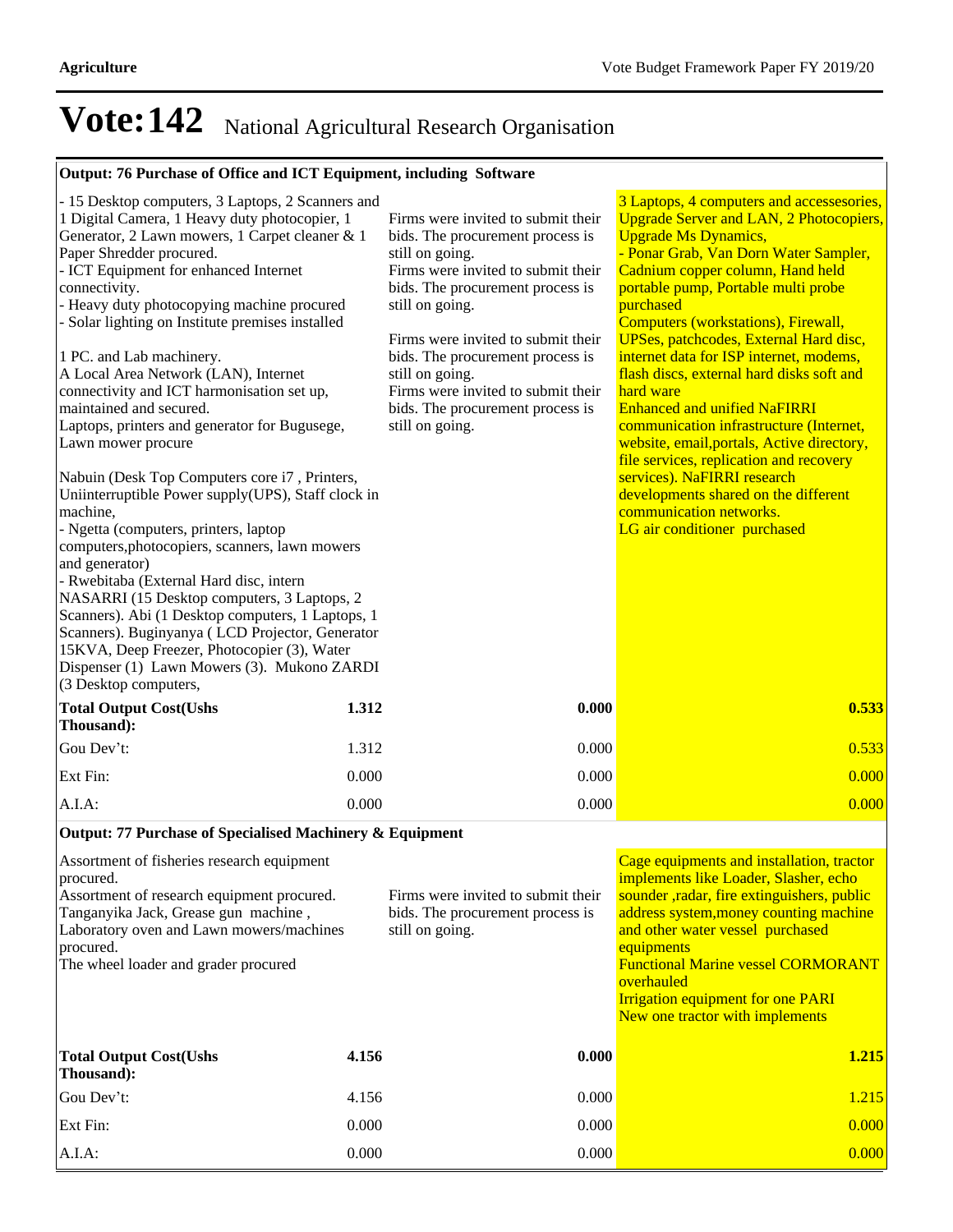| Output: 78 Purchase of Office and Residential Furniture and Fittings                         |       |                                                                                           |                                                                                  |  |  |  |
|----------------------------------------------------------------------------------------------|-------|-------------------------------------------------------------------------------------------|----------------------------------------------------------------------------------|--|--|--|
| 5 Staff offices furnished<br>Office desks, Reception desk, Reception chair,<br>Office chairs |       | Firms were invited to submit their<br>bids. The procurement process is<br>still on going. | New furniture and assorted laboratory<br>fittings for new offices and laboratory |  |  |  |
| Offices and laboratories furnished.                                                          |       |                                                                                           |                                                                                  |  |  |  |
| <b>Total Output Cost(Ushs</b><br>Thousand:                                                   | 0.255 | 0.000                                                                                     | 0.602                                                                            |  |  |  |
| Gou Dev't:                                                                                   | 0.255 | 0.000                                                                                     | 0.602                                                                            |  |  |  |
| Ext Fin:                                                                                     | 0.000 | 0.000                                                                                     | 0.000                                                                            |  |  |  |
| $A.I.A$ :                                                                                    | 0.000 | 0.000                                                                                     | 0.000                                                                            |  |  |  |

### *V5: VOTE CHALLENGES FOR 2019/20 AND ADDITIONAL FUNDING REQUESTS*

#### **Vote Challenges for FY 2019/20**

(1) Inability to effectively retain highly trained and specialized staff due to low remuneration;

(2) Inadequate staffing level, to address the continuously changing research landscape, due to wage bill ceiling provided;

(3) Delayed passage of the Biosafety bill into law;

(4) Land grabbing, encroachment and reallocation;

(5) Operating in a project rather than program budget support;

(6) Timely response to effects and impacts of climate change and variability;

(7) Dependence on donor leading to skewed research agenda.

#### **Table V5.1: Additional Funding Requests**

| Additional requirements for funding and outputs in 2019/20        | Justification of requirement for additional outputs and<br>funding                                                                                                                                                                                                                                                                                                                                                                                  |
|-------------------------------------------------------------------|-----------------------------------------------------------------------------------------------------------------------------------------------------------------------------------------------------------------------------------------------------------------------------------------------------------------------------------------------------------------------------------------------------------------------------------------------------|
| <b>Vote: 142 National Agricultural Research Organisation</b>      |                                                                                                                                                                                                                                                                                                                                                                                                                                                     |
| Programme: 51 Agricultural Research                               |                                                                                                                                                                                                                                                                                                                                                                                                                                                     |
| <b>OutPut :</b> 01 Generation of agricultural technologies        |                                                                                                                                                                                                                                                                                                                                                                                                                                                     |
| Funding requirement UShs Bn: 30.550                               | FY 2019-2020 will not have any external funding. But<br>NARO will require additional funds for: (i) support and<br>contribution to Fall Army Worm, (ii) support for Invasive<br>weed Species management (Salvinia Molesta, Parthenium<br>hystophorus); (iii) (v) support for Agric. Priority<br>Commodities (national & strategic); support for 22 projects<br>under Competitive Grant Scheme, (iv) support for<br>agricultural research recurrent. |
| OutPut: 02 Research extension interface promoted and strengthened |                                                                                                                                                                                                                                                                                                                                                                                                                                                     |
| Funding requirement UShs Bn: 9.000                                | (i) Seed multiplication which is essential to prepare and<br>provide access to improved critical farming inputs for the<br>farming households. (ii) NARO needs to conduct other<br>critical activities to strengthen the Research-extension<br>interface activities such as empowering stakeholders;<br>demonstration of improved technologies; Conducting on farm<br>trials.                                                                       |
| OutPut: 04 Agricultural research capacity strengthened            |                                                                                                                                                                                                                                                                                                                                                                                                                                                     |